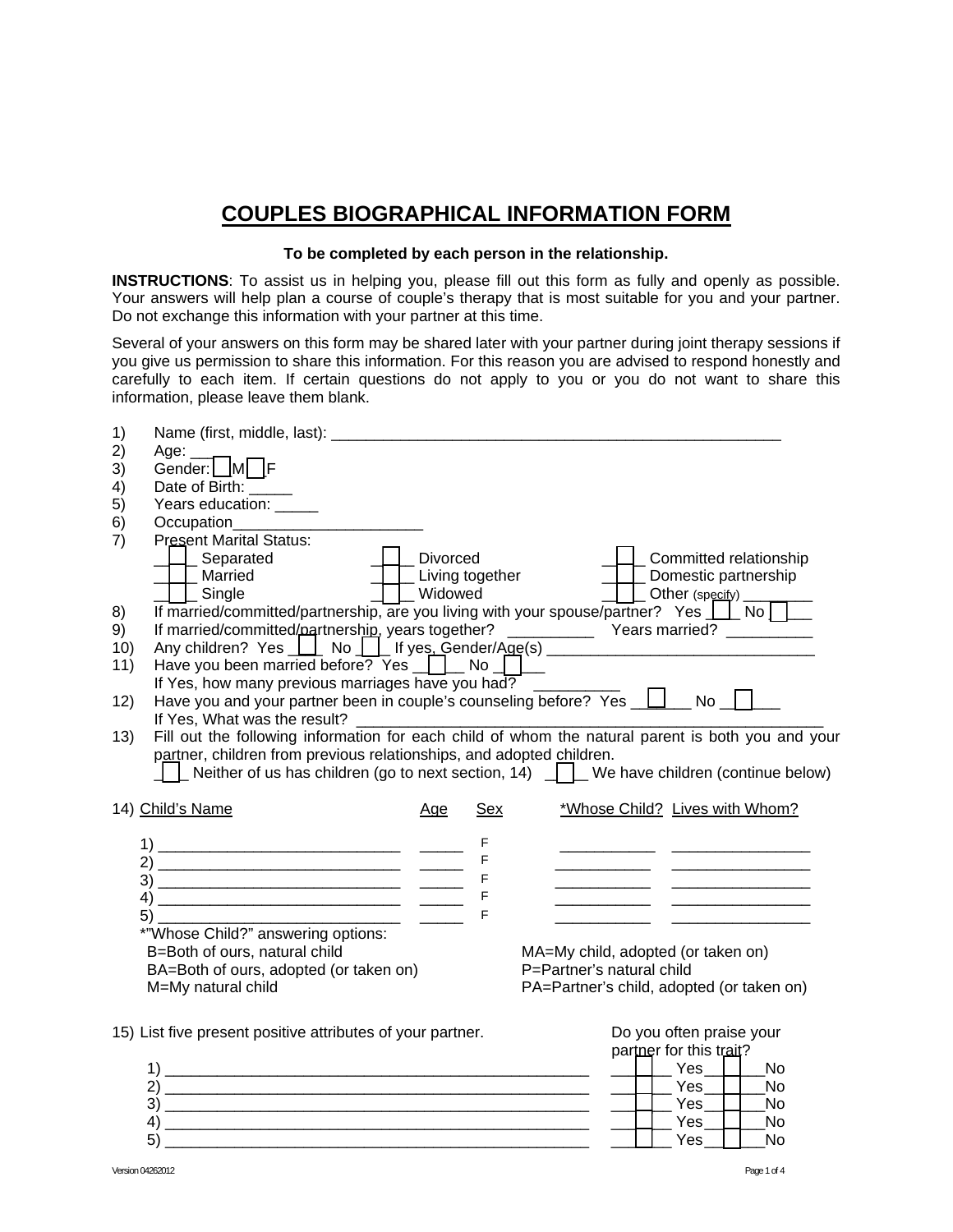| 16) | List five present negative attributes of your partner.                                      |  | Do you nag your partner<br>about this trait? |     |
|-----|---------------------------------------------------------------------------------------------|--|----------------------------------------------|-----|
|     |                                                                                             |  | Yes                                          | No. |
|     | $\mathbf{2}$                                                                                |  | Yes                                          | No. |
|     | 3)                                                                                          |  | Yes                                          | No. |
|     | 4)                                                                                          |  | Yes                                          | No. |
|     | 5)                                                                                          |  | Yes                                          | No. |
| 17) | List five things that you do (or could do) to make your relationship Do you often implement |  |                                              |     |
|     | more fulfilling for your partner.                                                           |  | this behavior?                               |     |
|     | $\rightarrow$                                                                               |  | Yes                                          | No. |

Yes \_No Yes **No Yes No** No Yes

Does your partner often implement

18) List five things that your partner does (or could do) to make the relationship more fulfilling for you.

|                      | this behavior? |
|----------------------|----------------|
| $\blacktriangleleft$ | Yes<br>No      |
| $\overline{2}$       | Yes<br>No      |
| 3                    | Yes<br>No      |
| $4^{\circ}$          | Yes<br>No      |
| 5 <sup>′</sup>       | Yes<br>No      |

On a scale of 1 to 5 rate the following items as they pertain to: the present state of the relationship;  $19)$ your need or desire for it; and, your partner's need or desire for it.

#### CIRCLE THE APPROPRIATE RESPONSE FOR EACH. (If not applicable, leave blank.)

|                            |                                                                                                    |                                                  |                                                                           |                                                        |                                                              | Present State of<br>the Relationship |                                            |                                                                         | Your Need<br>or Desire                                       |                                    |                       |                                 | or Desire                                                              |                               |                                            | <b>Partner's Need</b> |
|----------------------------|----------------------------------------------------------------------------------------------------|--------------------------------------------------|---------------------------------------------------------------------------|--------------------------------------------------------|--------------------------------------------------------------|--------------------------------------|--------------------------------------------|-------------------------------------------------------------------------|--------------------------------------------------------------|------------------------------------|-----------------------|---------------------------------|------------------------------------------------------------------------|-------------------------------|--------------------------------------------|-----------------------|
|                            |                                                                                                    | Low                                              |                                                                           |                                                        |                                                              | High                                 |                                            | Low                                                                     |                                                              | High                               |                       | Low                             |                                                                        |                               |                                            | High                  |
| a)<br>b)<br>c)<br>d)<br>e) | Affection<br>Childrearing rules<br>Commitment together 1<br>Communication<br>Emotional closeness   | 1<br>1<br>1<br>1                                 | $\overline{2}$<br>2<br>$\overline{2}$<br>$\overline{2}$<br>$\overline{2}$ | 3<br>$\mathbf{3}$<br>$\mathbf{3}$<br>3<br>3            | 4<br>$\overline{4}$<br>$\overline{4}$<br>4<br>$\overline{4}$ | 5<br>5<br>5<br>5<br>5                | 1<br>1<br>1<br>1<br>1                      | 2<br>$\overline{2}$<br>$2^{\circ}$<br>$2^{\circ}$<br>2 <sub>3</sub>     | 3<br>3<br>3<br>3                                             | 4<br>4<br>4<br>4<br>4              | 5<br>5<br>5<br>5<br>5 | 1<br>1<br>$\mathbf 1$<br>1<br>1 | 2<br>$\overline{2}$<br>$2^{\circ}$<br>$\overline{2}$<br>$2^{\circ}$    | 3<br>34<br>34<br>34<br>3      | 4<br>$\overline{4}$                        | 5<br>5<br>5<br>5<br>5 |
| f)<br>g)<br>h)<br>i)<br>j) | Financial security<br>Honesty<br>Housework shared 1<br>Love<br>Physical attraction                 | 1<br>1<br>1<br>$\mathbf{1}$                      | 2<br>$\overline{2}$<br>$\overline{2}$<br>2<br>$\overline{2}$              | 3<br>3<br>$\mathbf{3}$<br>3<br>$\mathbf{3}$            | 4<br>$\overline{4}$<br>$\overline{4}$<br>$\overline{4}$<br>4 | 5<br>5<br>5<br>5<br>5                | 1<br>1<br>1<br>1<br>1                      | $\overline{2}$<br>$\mathbf{2}$<br>$\overline{2}$<br>2<br>$\overline{2}$ | 3<br>3<br>3<br>3<br>3                                        | 4<br>4<br>4<br>4<br>4              | 5<br>5<br>5<br>5<br>5 | 1.<br>1<br>1<br>1<br>1          | $\overline{2}$<br>$2^{\circ}$<br>$\overline{2}$<br>2<br>2              | 3<br>34<br>3<br>34<br>3       | 4<br>$\overline{4}$<br>$\overline{4}$      | 5<br>5<br>5<br>5<br>5 |
| k)<br>I)<br>m)<br>n)<br>O) | Religious commitment 1<br>Respect<br>Sexual fulfillment<br>Social life together 1<br>Time together | $\mathbf 1$<br>$\mathbf{1}$<br>$\mathbf 1$       | 2<br>2<br>$\overline{2}$<br>$\overline{2}$<br>$\overline{2}$              | 3<br>3<br>$\mathbf{3}$<br>$\mathbf{3}$<br>$\mathbf{3}$ | 4<br>$\overline{4}$<br>4<br>4<br>$\overline{4}$              | 5<br>5<br>5<br>5<br>5                | 1<br>1<br>1<br>$\mathbf 1$<br>$\mathbf{1}$ | $\overline{2}$<br>2                                                     | 3<br>3<br>2 <sub>3</sub><br>2 <sub>3</sub><br>2 <sub>3</sub> | 4<br>4<br>4<br>4<br>$\overline{4}$ | 5<br>5<br>5<br>5<br>5 | 1.<br>1<br>1<br>1<br>1          | $\overline{2}$<br>2<br>$\overline{2}$<br>$2^{\circ}$<br>$\overline{2}$ | 3<br>3<br>34<br>34<br>34      | 4<br>4                                     | 5<br>5<br>5<br>5<br>5 |
| p)                         | Trust<br>Other (specify):                                                                          | $\mathbf{1}$                                     | 2                                                                         | 3                                                      | $\overline{4}$                                               | 5                                    | $\mathbf 1$                                | $\overline{2}$                                                          | 3                                                            | 4                                  | 5                     | 1.                              | $\overline{2}$                                                         | 3                             | $\overline{4}$                             | 5                     |
| q)<br>r)<br>s)<br>t)       |                                                                                                    | $\mathbf 1$<br>$\mathbf{1}$<br>$\mathbf{1}$<br>1 | 2<br>$\overline{2}$<br>$\overline{2}$<br>$\overline{2}$                   | 3<br>3<br>3<br>3                                       | 4<br>$\overline{4}$<br>4<br>$\overline{4}$                   | 5<br>5<br>5<br>5                     | 1<br>1<br>1<br>1                           | 2<br>$\overline{2}$<br>$\overline{2}$<br>$\overline{2}$                 | 3<br>3<br>3<br>3                                             | 4<br>4<br>4<br>4                   | 5<br>5<br>5<br>5      | 1<br>1<br>1                     | 2<br>$\overline{2}$<br>2<br>$\overline{2}$                             | 3<br>3 <sup>1</sup><br>3<br>3 | 4<br>$\overline{4}$<br>$\overline{4}$<br>4 | 5<br>5<br>5<br>5      |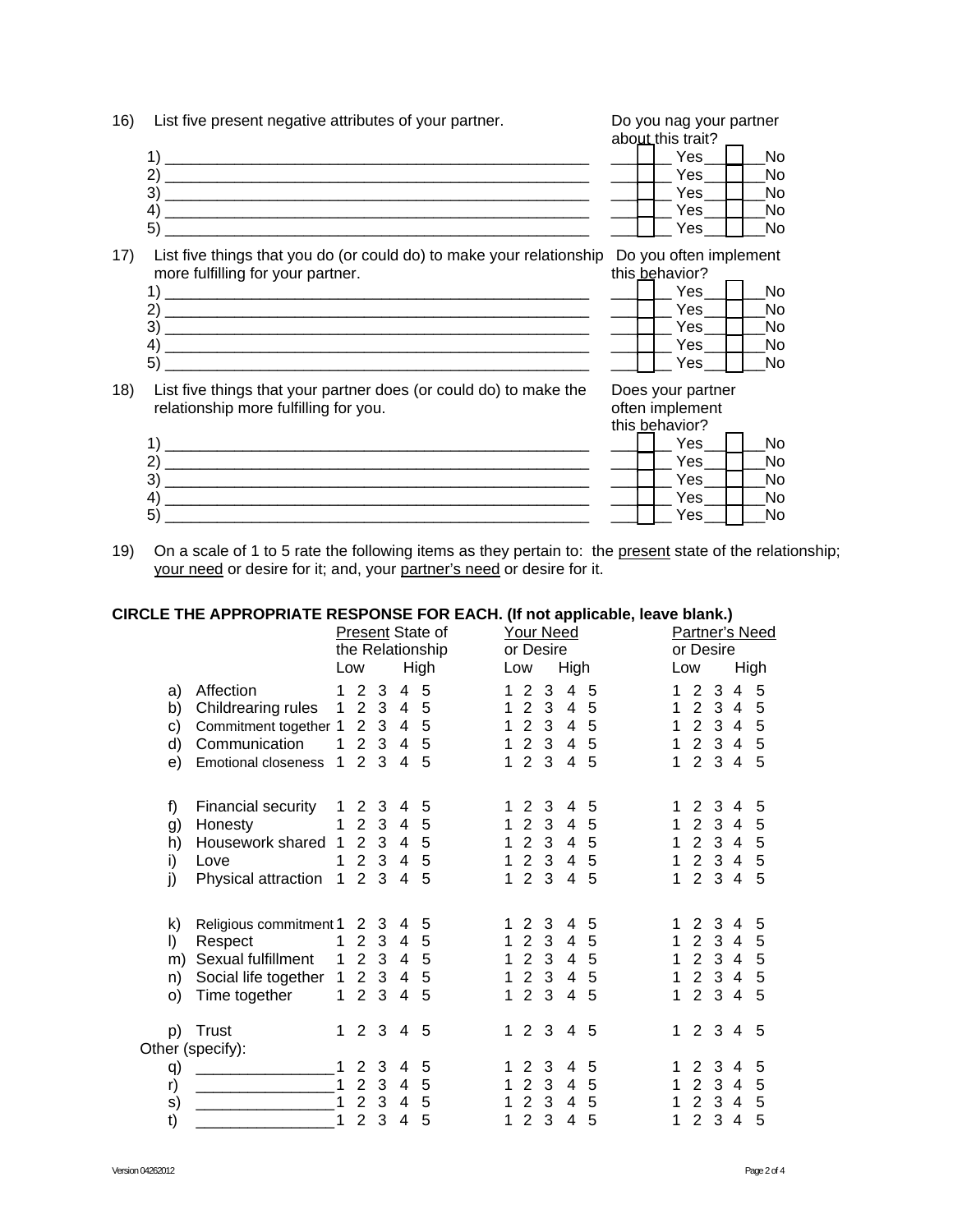20) FOR COUPLES LIVING TOGETHER: How is the work shared around the home?

|                                                                                                                   |                       |                       |                       | In not applicantly                                                   |
|-------------------------------------------------------------------------------------------------------------------|-----------------------|-----------------------|-----------------------|----------------------------------------------------------------------|
| $M = Me$ , $P =$ Partner, $E =$ Equal time                                                                        |                       |                       |                       | Is this equitable (fair)?                                            |
| a) Auto repairs                                                                                                   | M                     | P                     | E                     | Yes<br>No                                                            |
| b) Child care                                                                                                     | M                     | P                     | E                     | Yes<br>No.                                                           |
| c) Child discipline                                                                                               | M                     | Ρ                     | E                     | No<br>Yes                                                            |
| d) Cleaning bathroomsM                                                                                            |                       | Ρ                     | E                     | Yes<br>No                                                            |
| e) Cooking                                                                                                        | Μ                     | Ρ                     | E                     | Yes<br>No                                                            |
| Employment<br>f)<br>Grocery shopping<br>g)<br>House cleaning<br>h)<br>Inside repairs<br>i)                        | M<br>M<br>M<br>M      | P<br>P<br>P<br>P      | E<br>E<br>E<br>E      | Yes<br><b>No</b><br>Yes<br>No<br>Yes<br>No<br>Yes<br>No              |
| Laundry<br>j)                                                                                                     | M                     | P                     | E                     | Yes<br>No                                                            |
| k) Making bed<br>Outside repairs<br>I)<br>m) Recreational events M<br>n) Social activities<br>o) Sweeping kitchen | M<br>M<br>Μ<br>M      | P<br>Ρ<br>P<br>Ρ<br>P | E<br>E<br>E<br>E<br>E | Yes<br><b>No</b><br>Yes<br>No<br>Yes<br>No<br>Yes<br>No<br>Yes<br>No |
| Taking out garbage<br>p)<br>Washing dishes<br>q)<br>Yard work<br>r)<br>Other<br>s)<br>Other<br>t)                 | M<br>М<br>М<br>M<br>M | P<br>P<br>Ρ<br>S<br>S | Е<br>E<br>E<br>E<br>E | Yes<br>No<br>No<br>Yes<br>Yes<br>No<br>Yes<br>No<br>Yes<br>No        |

## CIRCLE THE APPROPRIATE RESPONSE FOR EACH. (If not applicable, leave blank.)

21) When an argument is over, how do you usually feel?

### CHECK APPROPRIATE RESPONSES



Which of the following issues or behaviors of you and/or your partner may be attributable to your  $(22)$ relationship or personal conflicts? If an item does not apply, leave it blank.

### **CIRCLE THE APPROPRIATE RESPONSES.**

 $M = My$  behavior,  $P =$  Partner's behavior,  $B =$  Both

| a) | Alcohol consumption  | М | в |  |
|----|----------------------|---|---|--|
| b) | Caffeine consumption | М | в |  |
| C) | Childishness         | М | в |  |
| d) | Controlling          | М | в |  |
| e) | Defensiveness        | М | в |  |
| f) | Degrading            | М | в |  |
| g) | Demanding            | М | в |  |
| h) | Drugs                | M | в |  |
| i) | Flirts with others   | М | в |  |
| j) | Gambling             | М | B |  |
| k) | Irresponsibility     | М | в |  |
| I) | Lies                 | М | в |  |
| m) | Nicotine/Tobacco use | М | в |  |
| n) | Other's advice       | М | в |  |
| O) | Outside interests    | м | R |  |

| p)  | Past failures                    | м<br>Р | в |
|-----|----------------------------------|--------|---|
| q)  | Past marriage(s)/relationship(s) | м<br>Р | в |
| r)  | Perfectionist                    | м<br>Р | в |
| s)  | Possessive                       | м<br>Р | в |
| t)  | Spends too much money            | м<br>Р | в |
| u)  | <b>Steals</b>                    | м<br>Р | в |
| V)  | Stubbornness                     | м<br>P | в |
| w)  | Uncaring                         | м<br>Р | в |
| X)  | Unstable                         | м<br>Р | в |
| y)  | Violent                          | м<br>Р | в |
| z)  | Withdrawn                        | м<br>Р | B |
|     | aa) Works too much               | м<br>Р | B |
| bb) |                                  | м<br>Р | в |
| CC) |                                  | м<br>Р | в |
| dd) |                                  | М      |   |